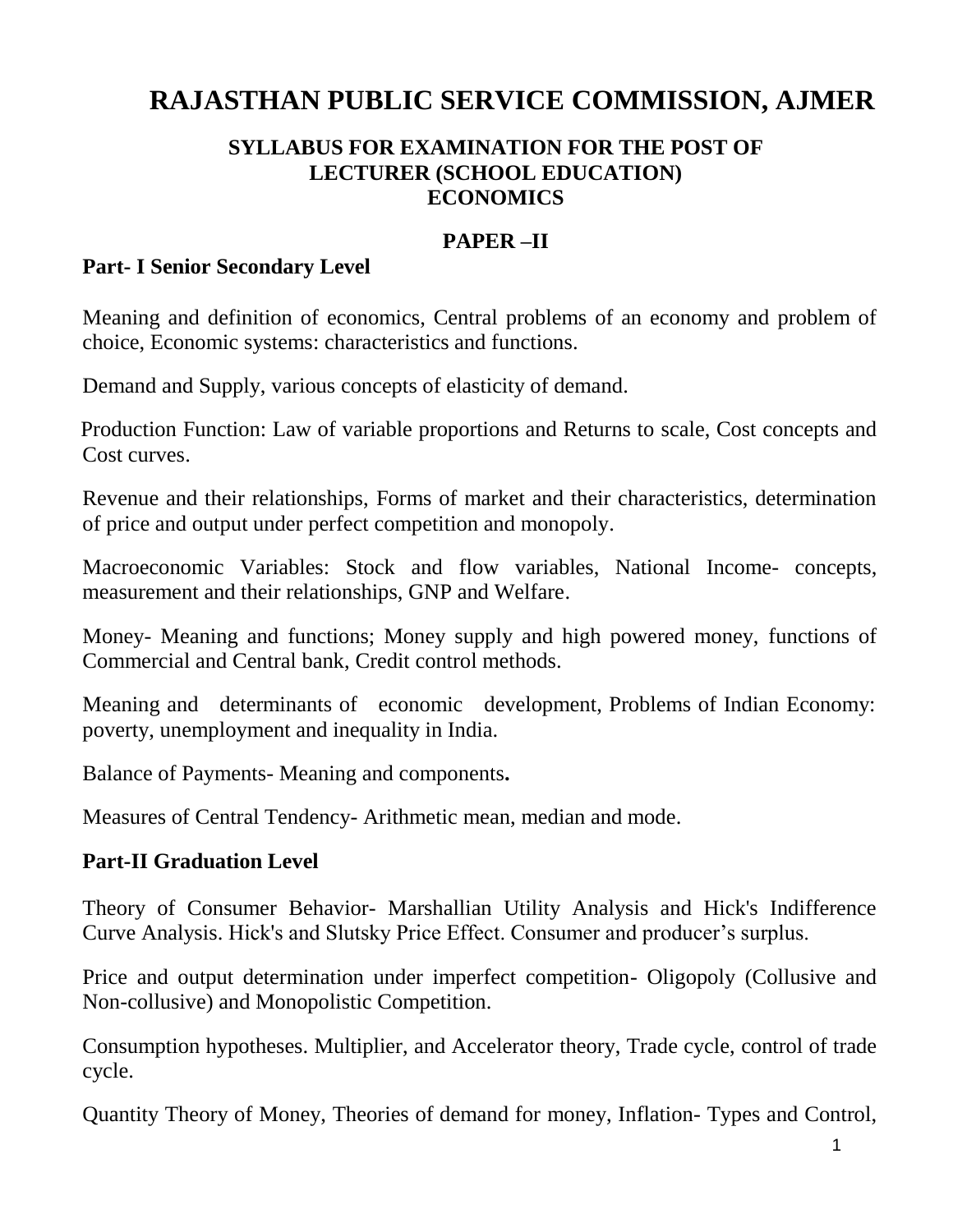Phillips curve.

Objectives and tools of Monetary and Fiscal Policies.

Free Trade and Protection.

Theories of trade – comparative cost and opportunity cost, Terms of Trade.

Foreign Direct Investment, WTO, World Bank and IMF.

Measurement and Indicators of Development: PQLI, HDI, HPI and GDI, Various measurement of poverty in India.

Measures of Dispersion, Index Number, Correlation- Simple, Rank correlation.

**Economy of Rajasthan -** Main features of Economy of Rajasthan- Forest, water, mineral and livestock resources; Recent major development projects; Major welfare schemes of state Government for SC/ST/Backward Classes/Minorities/Disabled Persons, Destitute, Women, Children, Old Age People, Farmers and Labourers, Main features of agricultural, industrial, service sector and tourism development in Rajasthan. Flagship Programmes of Government of Rajasthan.

# **Part-III Post Graduation Level**

Welfare Economics – Pareto optimality, Market failure and externalities, and New Welfare Economics.

IS-LM Model – Relative effectiveness of Monetary and Fiscal Policy, Mundell-Fleming**,**  SWAN model.

Growth & Development Models – Lewis model, Harrod-Domar, Solow and Kaldor model.

Regression analysis, probability, sampling techniques (only concepts), Methods of data Collection.

Economic Reforms- Liberalization, Privatization and Globalization.

Public and Private goods, GST in India, Concept of deficits in budget.

Foreign Trade: Current foreign trade policy.

Theories of International Trade – Heckscher-Ohlin Theorem, Factor Price Equalization Theorem.

Concept of Sustainable Development. Sustainable Development Goals, Food Security.